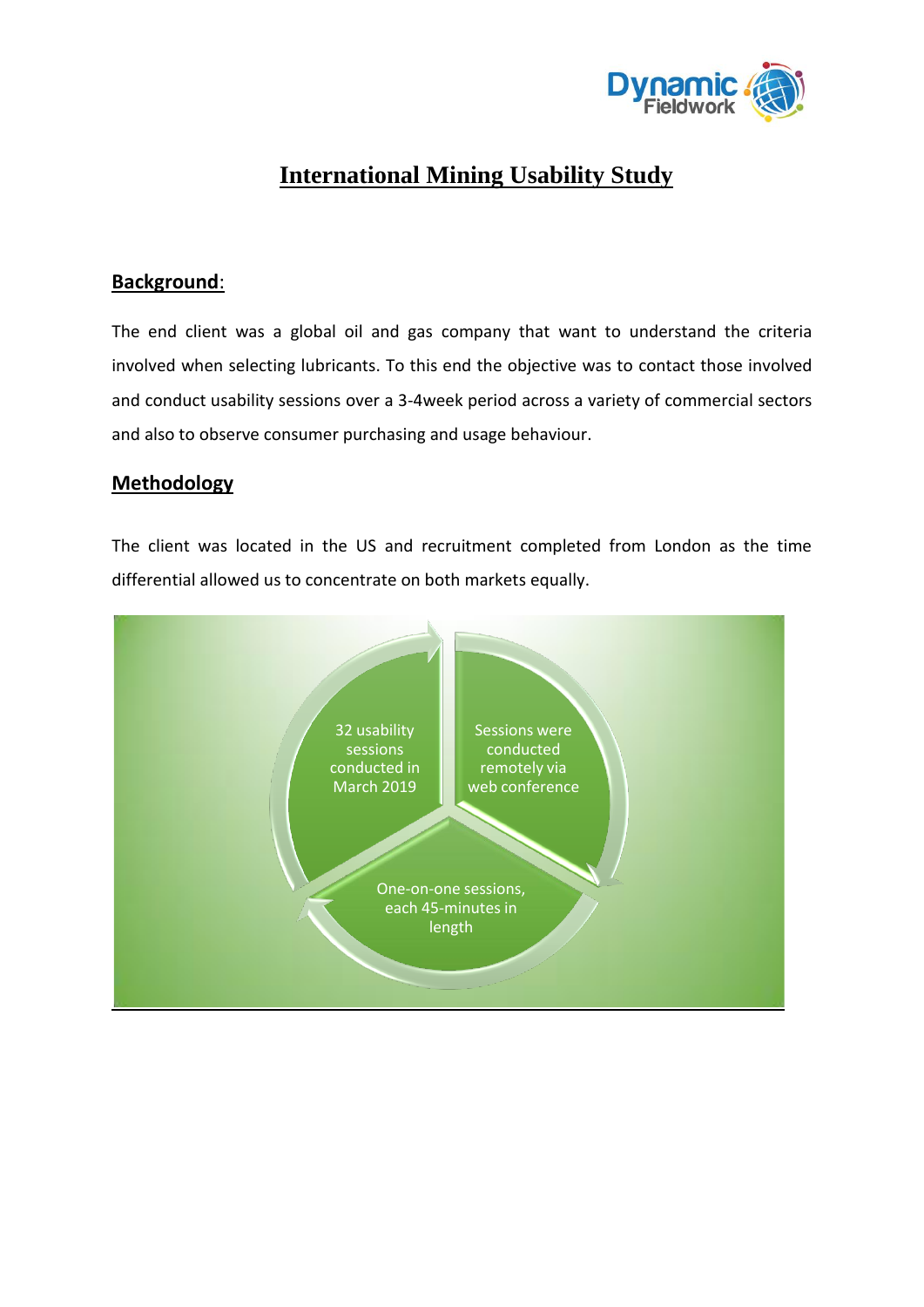

## **Participant Profile & Quotas**

- $\Rightarrow$  Nationwide recruit in both the USA & India
- $\Rightarrow$  All must be involved in decision making process for the lubricant relevant to their segment (e.g., industrial lubricants for Commercial Industrial)